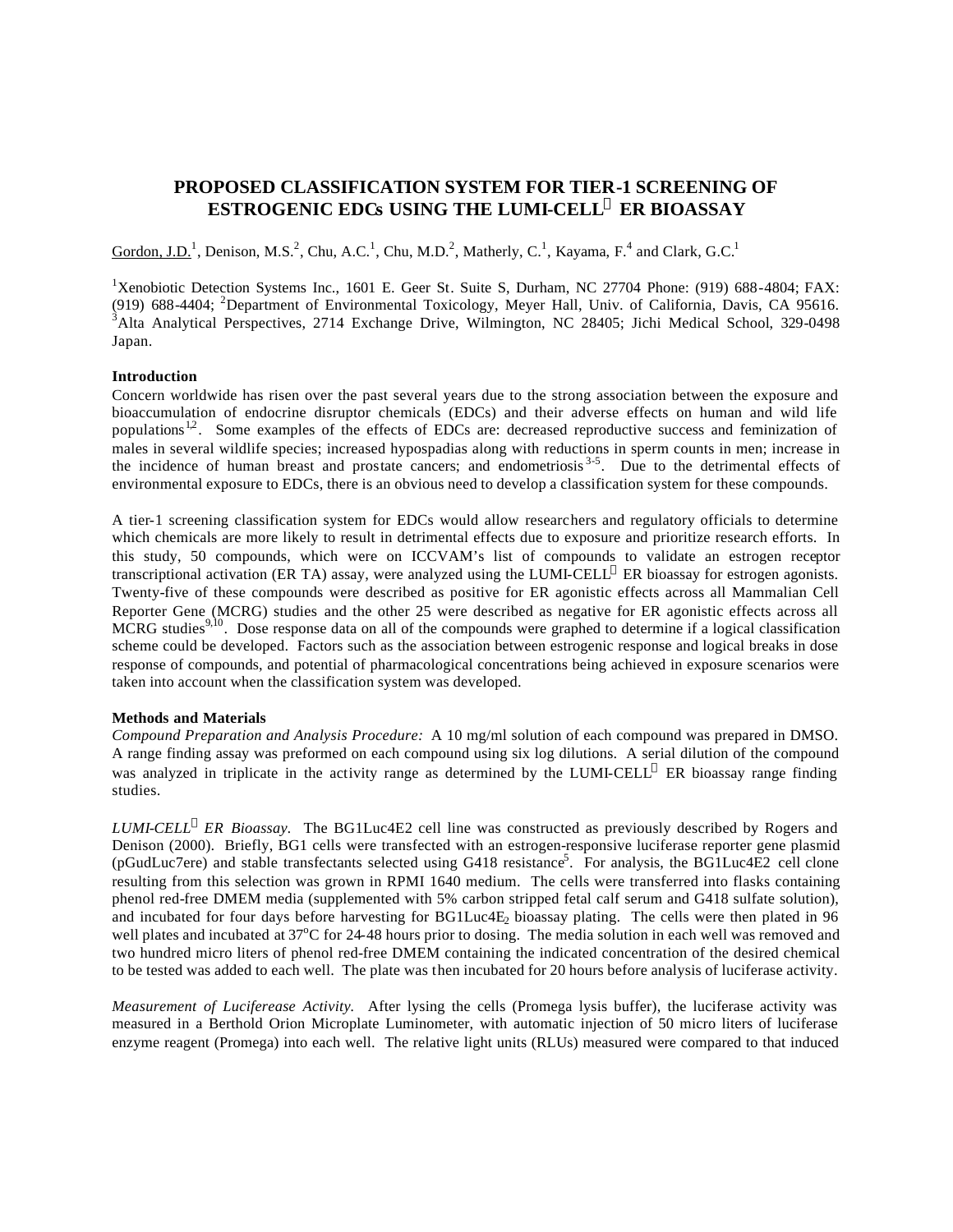by the 17beta-estradiol (E2) standard after subtraction of the background activity. Each compound was tested at least three times on three different sets of plates and the EC50 value in Molar concentration was determined using the Microsoft Excel Forecast function.

### **Results and Discussion**

There is a growing need for a reliable tier-1 screening classification system for estrogenic EDCs. The concern for EDCs arises from the detrimental effects on human and wildlife populations resulting from its bioaccumulation in the food chain. A classification system would help researchers and regulators determine which compounds pose the greatest potential threat to human and wildlife populations. Here we report a possible method for classification of xenoestrogenic EDCs based on dose response criteria using the LUMI-CELL® ER bioassay.

After observing the all of the data from the 50 compounds tested for this study, which are depicted in Figures 1 and 2, there were several observations made which lead to the first part of the classification scheme. The first observation was that there were two major groupings of data, where the estrogen responsive element (ERE) was being activated. The first was a grouping of compounds being activated around the  $10^{-5}M$  to $10^{-6}M$  concentrations, and the second was a grouping around the  $10^{-9}M$  to  $10^{-11}M$  concentration. There was also a region from  $10^{-7}M$  to  $10<sup>9</sup>M$  showing little or no compounds with activity at these concentrations. This same spread in activity has been observed by other researchers such as; Sonneveld et. al. 2005, Kojima et. al., 2003, and Legler et. al., 2002. These observations lead to the first set of criteria in the classification of estrogenic EDCs. This rule classifies any compound with an EC50 of less than  $1x10^{-8}M$  as a "Strong" inducer of estrogenic responses and any compound with an EC50 of greater than  $1x10<sup>8</sup>M$  as a "Weak" inducer of estrogenic responses.

The second part of the classification scheme deals with the midpoint Relative Light Unit (RLU) value for 17βestradiol (E2). E2 is the standard used in the LUMI-CELL<sup>®</sup> ER agonist bioassay. The second part of the classification scheme states that any compound with a V-Max greater than or equal to the midpoint RLU for E2 would be classified as a Class I compound. Any compound with a V-Max above background, but less than the midpoint RLU for E2 would be classified as a Class II Compound. V-Max is being defined as the maximal RLU response of the compound.

The Third part of the classification scheme states that any compound with a V-Max RLU less than the 3 times the standard deviation of the background solvent (DMSO in this case) would be classified as a Class III compound.

Figure 1 depicts 25 compounds tested using the LUMI-CELL® ER bioassay. These compounds were described as positive for ER agonistic effects across all Mammalian Cell Reporter Gene (MCRG) studies<sup>9,10</sup>. Figure 2 depicts another 25 compounds, which were described as negative for ER agonistic effects across all MCRG studies $9,10$ . The boxes represent the classification of the compounds (i.e. Strong, Weak, or Class I, Class II or Class III), or the criteria for each of these classifications. We suggest this classification system as a means of priority setting for potential estrogenic chemical entities that should be investigated for their ability to alter hormonal function in animal models. This system of *in vitro* classification should help limit the number of animals that are used for analysis of endocrine disrupting activity and provide initial dose response data on concentrations to test in animal models therefore limiting the number of animals necessary for further scientific investigations. The LUMI-CELL<sup>®</sup> ER in vitro testing method may actually be useful in replacing the use of animal models, in some instances, since it has been shown that the response in this system correlates highly with classical estrogen mediated responses such as uterine weight and cellular proliferation in uterine tissues<sup>2</sup>.

Acknowledgements: This work was supported in part by grants from the National Institutes of Environmental Health Small Business Initiated Research program (ES10533-03) and a Superfund Basic Research Grant ES04699.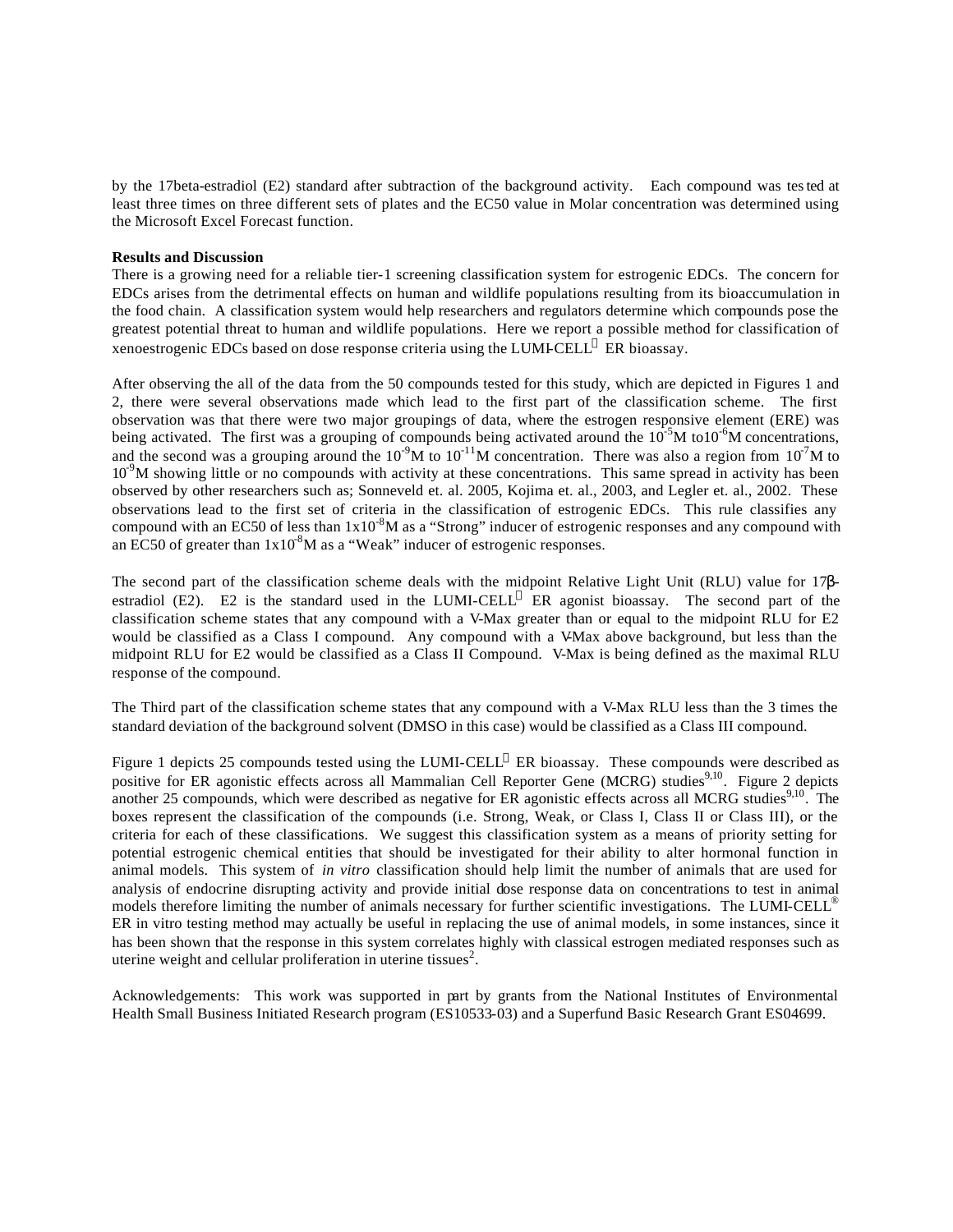

Figure 1. Classification scheme for Tier-1 *In Vitro* Screening of Estrogenic EDCs compounds previously classified as Positive for ER agonistic activity across all MCRG studies  $9,10$ .

Figure 2. Classification scheme for Tier-1 *In Vitro* Screening of Estrogenic EDCs compounds previously classified as Negative for ER agonistic activity across all MCRG studies  $9,10$ .